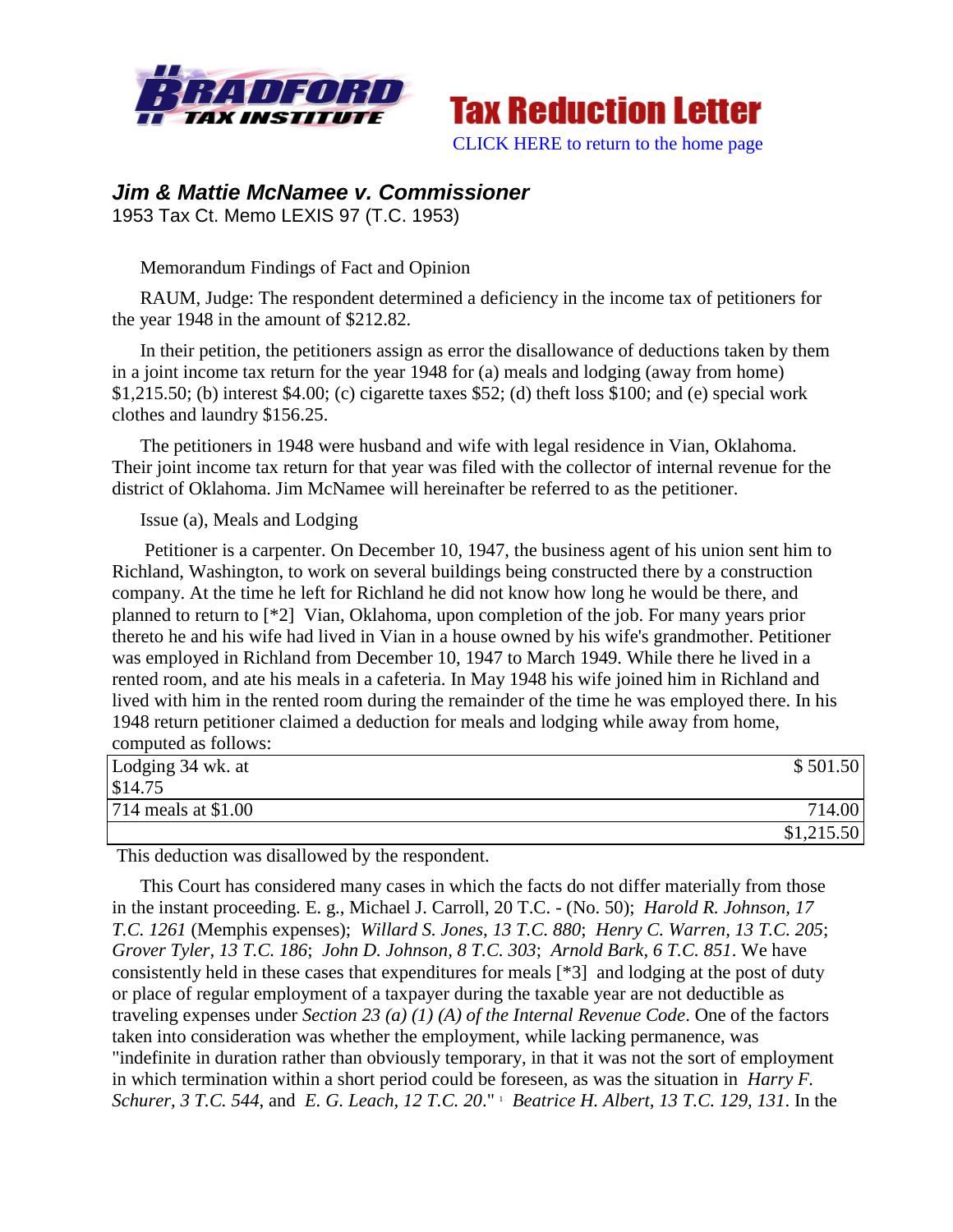instant proceeding the petitioner's employment in Richland was clearly indefinite in duration. He was employed in Richland for a period of approximately 15 months, and during the entire year 1948. From May 1948 to March 1949 his wife lived there with him. Applying the decisions in the foregoing cases we hold that Richland was the post of duty and home during 1948, cf. *Commissioner v. Flowers, 326 U.S. 465*, and that respondent did not err in determining that the amounts he expended while there for meals and lodging were not [\*4] deductible as traveling expenses while away from home in the pursuit of a trade or business within the meaning of *Section 23 (a) (1) (A) of the Internal Revenue Code*.

1 See also *Coburn v. Commissioner, 138 Fed. (2d) 763* (C.A. 2), cited by petitioner, where the employment of an actor in California was regarded as temporary.

## Issue (b), Interest

The respondent concedes that he erred in disallowing the deduction taken for interest in the amount of \$4.

# Issue (c), Cigarette Taxes

The evidence on this issue is unsatisfactory. It consists only of testimony by petitioner that he smoked two or three packs of cigarettes per day. In his return for 1948 he claimed a deduction of \$52 for "Cigarette State Taxes" paid. An examination of petitioner's brief indicates that the deduction was claimed on the ground that he purchased at retail cigarettes upon which the Oklahoma cigarette tax in the amount of \$52 had been paid. If this were true, the deduction would have to be disallowed. *Commissioner v. Thompson, 193 Fed. (2d) 586* (C.A. 10); *Louis M. Roth, 17 T.C. 1450, 1452*. Moreover, petitioner was employed in the State of Washington [\*5] during the entire year 1948, and we think it quite improbable that he paid any Oklahoma cigarette tax while there. The claimed deduction is disallowed.

#### Issue (d), Theft Loss

Prior to leaving for Richland the petitioner and his wife lived in a house owned by his wife's grandmother. After his wife left for Richland in May 1948, no one lived in the house until they returned in March 1949. When they returned they discovered that the back door of the house had been broken and that eight quilts, two handsaws, a chopping axe, a post-hole digger, a cross-cut saw, and some dishes, knives, forks, and cooking utensils, which were the property of petitioner, were missing. The eight quilts had a value of \$25. In his return for 1948, petitioner claimed that these articles were stolen during that year and that he was entitled to a loss deduction \$100of.

While the evidence as to the value of the missing articles is not satisfactory, we are convinced that they were stolen and that petitioner is entitled to a deduction of some amount in his return for 1948 by reason of theft. Applying the rule of *Cohan v. Commissioner, 39 Fed. (2d) 540* (C.A. 2), we find that the value of the articles [\*6] stolen was \$60 and that petitioner is entitled to the deduction of this amount.

#### Issue (e), Work Clothes and Laundry

In his work as a carpenter the petitioner wears cotton overalls with pockets and straps where he could put a hammer and saw. He wore several suits of such overalls while employed in Richland, Washington. White overalls cost him \$3.98 each and others \$5 each. It cost him fifty cents each to have them washed, and he had a suit of overalls washed every week. In addition to overalls he wore work shoes which cost \$7 per pair. A pair of these shoes would last about three or four months. In his 1948 return he claimed as deductions \$104.25 for special work clothes and \$52 for laundry of work clothes.